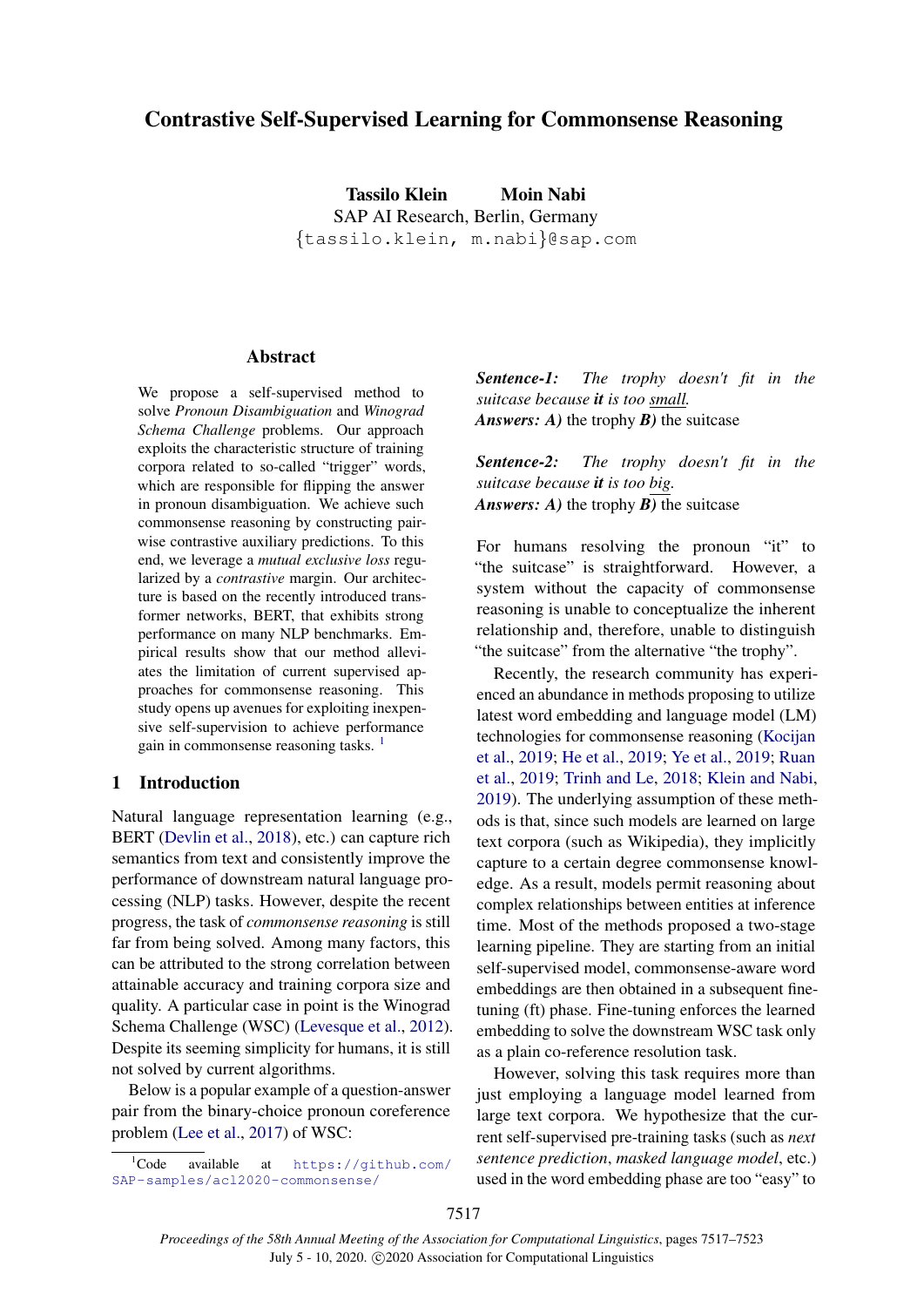enforce the model to capture commonsense. Consequently, the supervised fine-tuning stage is not sufficient nor adequate for learning to reason commonsense. This is particularly more severe when pretraining on commonsense-underrepresented corpora such as Wikipedia, where the authors often skip incorporating such information in the text, due to the assumed triviality. In this case, the supervised fine-tuning does not seem to be enough to solve the task, and can only learn to "artificially" resolve the pronoun based on superficial cues such as dataset and language biases [\(Trichelair et al.,](#page-6-2) [2018;](#page-6-2) [Saba,](#page-5-7) [2018;](#page-5-7) [Trichelair et al.,](#page-6-3) [2019;](#page-6-3) [Emami](#page-5-8) [et al.,](#page-5-8) [2019;](#page-5-8) [Kavumba et al.,](#page-5-9) [2019\)](#page-5-9).

In this work, we propose to use minimal existing supervision for learning a commonsense-aware representation. Specifically, we provide the model with a supervision level identical to the test time of the Winograd challenge. For that, we introduce a self-supervised pre-training task, which only requires pair of sentences that differ in as few as one word (namely, "trigger" words). It should be noted that the notion of trigger words is inherent to the concept of Winograd Schema questions. Trigger words are responsible for switching the correct answer choice between the questions. In the above example, the adjectives big and small act as such trigger words. Given the context established by the trigger word, candidate answer A is either right in the first sentence and wrong in the second, or vice-versa. As is evident from the example, trigger words give rise to the mutual-exclusive relationship of the training pairs. The proposed approach targets to incorporate this pairwise relationship as the only supervisory signal during the training phase. Training in such a contrastive self-supervised manner is inducing a commonsense-aware inductive bias. This can be attributed to several factors. Optimization enforces the classifier to be more rigorous in its decision as well as consistent across pairs while being discriminative. Specifically, in the absence of strong individual sentence signals, the model seeks to combine weak signals across pairs. This unsupervised task is much harder to learn compared to the supervised task, and resolving the respective associations requires a notion of commonsense knowledge. Consequently, we postulate that training with contrastive self-supervised fashion allows for learning more in-depth word relationships that provide better generalization properties for commonsense reasoning.

For that, we propose to incorporate a Mutual Exclusive (MEx) loss [\(Sajjadi et al.,](#page-5-10) [2016\)](#page-5-10) during the representation learning phase by maximizing the mutual exclusive probability of the two plausible candidates. Specifically, given a pair of training sentence, the pronoun to be resolved is masked out from the sentence, and the language model is used to predict such only one of the candidates can fill in the place of masked pronoun while fulfilling the mutual-exclusivity condition. In this self-supervised task, the labels (i.e., correct candidates) do not have to be known a priori. Thus it allows learning in an unsupervised manner by exploiting the fact that the data is provided in a pairwise fashion.

Our contributions are two-fold: (i) we propose a novel self-supervised learning task for training commonsense-aware representation in a minimally supervised fashion. (ii) we introduce a pair level mutual-exclusive loss to enforce commonsense knowledge during representation learning.

# 2 Previous Works

There is a wealth of literature on commonsense reasoning, but we only discuss here the ones most related to our work and refer the reader to the recent analysis paper by [\(Trichelair et al.,](#page-6-3) [2019\)](#page-6-3).

Traditional attempts on commonsense reasoning usually involve heavy utilization of annotated knowledge bases (KB), rule-based reasoning, or hand-crafted features [\(Bailey et al.,](#page-5-11) [2015;](#page-5-11) Schüller, [2014;](#page-5-12) [Sharma et al.,](#page-5-13) [2015\)](#page-5-13). Only very recently and after the success of natural language representation learning, several works proposed to use *supervised learning* to discover commonsense relationships, achieving state-of-the-art in multiple benchmarks (see, e.g., [\(Kocijan et al.,](#page-5-3) [2019;](#page-5-3) [He et al.,](#page-5-4) [2019;](#page-5-4) [Ye et al.,](#page-6-0) [2019;](#page-6-0) [Ruan et al.,](#page-5-5) [2019\)](#page-5-5)). As an example, [\(Kocijan et al.,](#page-5-3) [2019\)](#page-5-3) has proposed to exploit the labels for commonsense reasoning directly and showed that the performance of multiple language models on Winograd consistently and robustly improves when fine-tuned on a similar pronoun disambiguation problem dataset. Despite the success of these methods, we posit that *unsupervised learning* is still more attractive for commonsense reasoning tasks, because curating a labeled dataset entailing all existing commonsense is likely to be an unattainable objective. Very recently, unsupervised learning has also been applied successfully to improve commonsense reasoning in a few works [\(Trinh and](#page-6-1)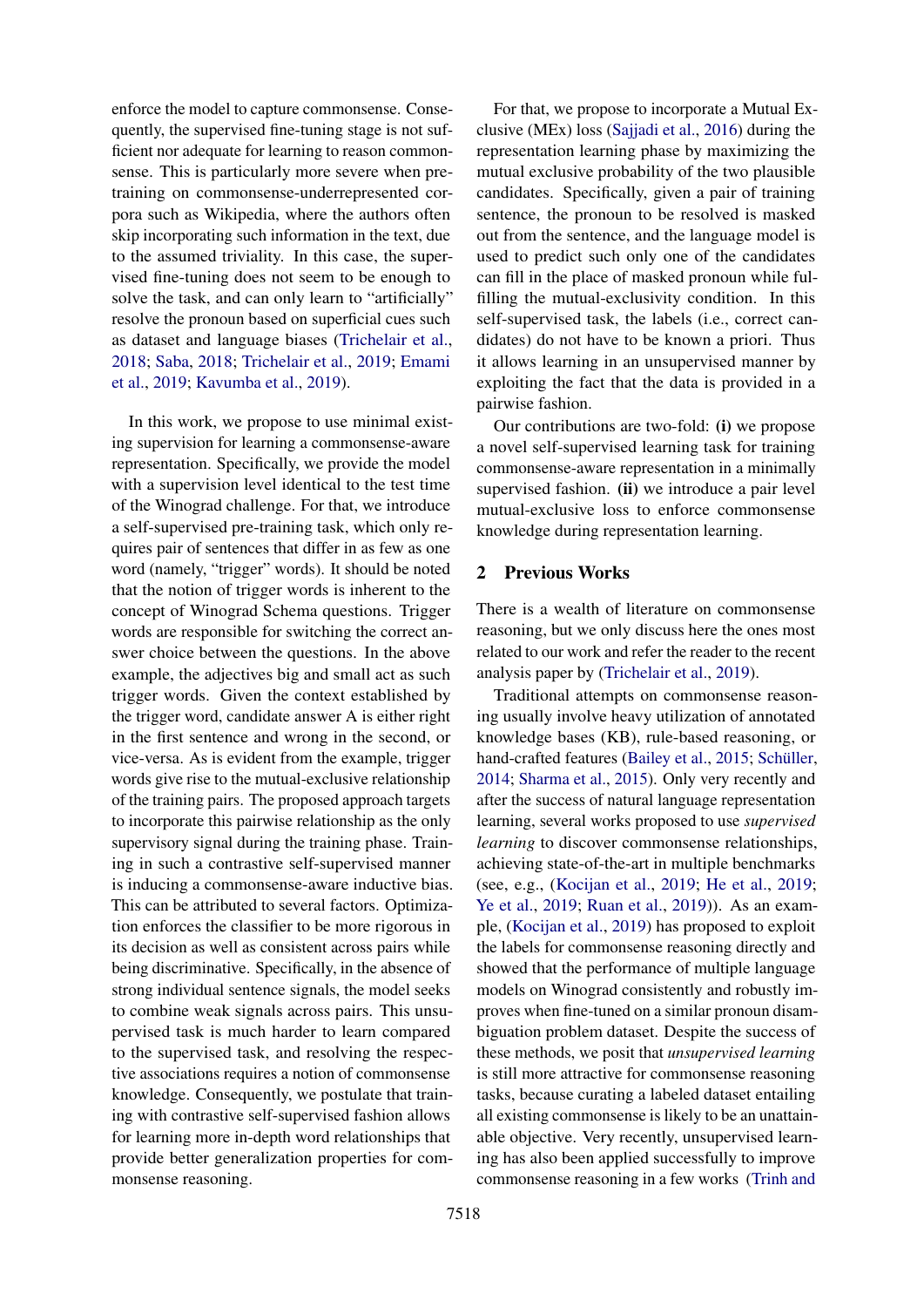<span id="page-2-1"></span>

Figure 1: Contrastive Self-supervised Learning for a particular sentence. Colors show the likelihood of different words. Weak commonsense signal manifests in the likelihood of both candidates to be around 0.5 for the LM-only loss (shown in dash lines); incorporating the MEx loss (shown in solid lines) leverages mutual exclusivity of the candidates, enforcing the classifier to be more rigorous and consistent across pairs (best shown in color).

[Le,](#page-6-1) [2018;](#page-6-1) [Klein and Nabi,](#page-5-6) [2019\)](#page-5-6). The most pioneering work in this space is probably by [\(Trinh](#page-6-1) [and Le,](#page-6-1) [2018\)](#page-6-1), where the authors proposed to use BERT as a (pseudo) language model to compute the likelihood of candidates replacing the pronoun, and the corresponding ratio giving rise to answer. In another recent work, [\(Klein and Nabi,](#page-5-6) [2019\)](#page-5-6) proposed a metric based on the maximum attention score for commonsense reasoning. While these papers show that BERT can implicitly learn to establish complex relationships between entities, our results suggest that solving commonsense reasoning tasks require more than unsupervised models learned from massive text corpora. We note that our model is different from all of the methods above. A key difference is that they require fine-tuning, or explicit substitution or heuristic-based rules, whereas our method learns a commonsense-aware representation in self-supervised fashion.

### 3 Contrastive Self-supervised Reasoning

The goal of the proposed approach is to exploit the mutual-exclusive nature of the training samples of commonsense reasoning corpora. Given two sentences where the only difference between them is the trigger word(s), we postulate that the pairwise pronoun disambiguation is mutually exclusive. We formulate this idea using a contrastive loss and use this to update the language model. The proposed contrastive loss decomposes into two components:

$$
\mathcal{L}(f_{\theta}) = \mathcal{L}(f_{\theta})_{MEx} + \mathcal{L}(f_{\theta})_{CM}
$$
 (1)

Here  $f$  is the language model parameterized by θ. The first term,  $\mathcal{L}_{MEx}$  enforces the Mutual Exclusivity of the answers across pairs. As such, it is a relaxation of the Exclusive-OR (XOR) operator w.r.t. candidates. The second term,  $\mathcal{L}_{CM}$ 

constitutes the Contrastive Margin. It enforces a margin between the candidate likelihoods from the language model. Whereas  $\mathcal{L}_{MEx}$  operates across pairs,  $\mathcal{L}_{CM}$  considers the candidates of each pair. Although both terms encourage the same property (mutual exclusivity of the answers), we empirically observed that adding CM increases stability. It should be noted that the proposed approach does not make use of any class label information explicitly. Rather, it solely exploits the structural information of the data. In terms of the language model, we leverage BERT for Masked Token Prediction [\(Devlin et al.,](#page-5-0) [2018\)](#page-5-0). This entails replacing the pronoun by a mask, i.e., *[MASK]*. As a result, we yield probabilities for the candidates of each sentence.

Preliminaries: Given an associated pair of training sentences, i.e.,  $(s_i, s_{i+1})$ , where the difference between the sentence pairs are the trigger words. Let  $c_i$  and  $c_{i+1}$  be the two answer candidates for the masked pronoun resolution task. Then employing BERT for Masked Token Prediction [\(Devlin](#page-5-0) [et al.,](#page-5-0) [2018\)](#page-5-0) provides  $p(c_i|s_j)$  and  $p(c_{i+1}|s_j)$ , i.e., the likelihood of the first and the second candidate being true in sentence  $s_j$ , respectively. It should be noted, if a candidate consists of several tokens, the corresponding number of *[MASK]* tokens is used in the masked sentence. The candidate probability then corresponds to the average of log-probabilities of each composing token.

Since a candidate cannot be the right answer for the first and second sentence in the pair, we yield a logical term that holds *true* for viable answers. It is worth noting that the logical expression is not unique as many logical equivalents exist:

<span id="page-2-0"></span>
$$
(c_{i,1} \oplus c_{i+1,1}) \wedge (c_{i,2} \oplus c_{i+1,2}) \wedge (c_{i,1} \oplus c_{i,2}) \tag{2}
$$

Here  $\oplus$  denotes the XOR operator and  $c_{i,j} \in$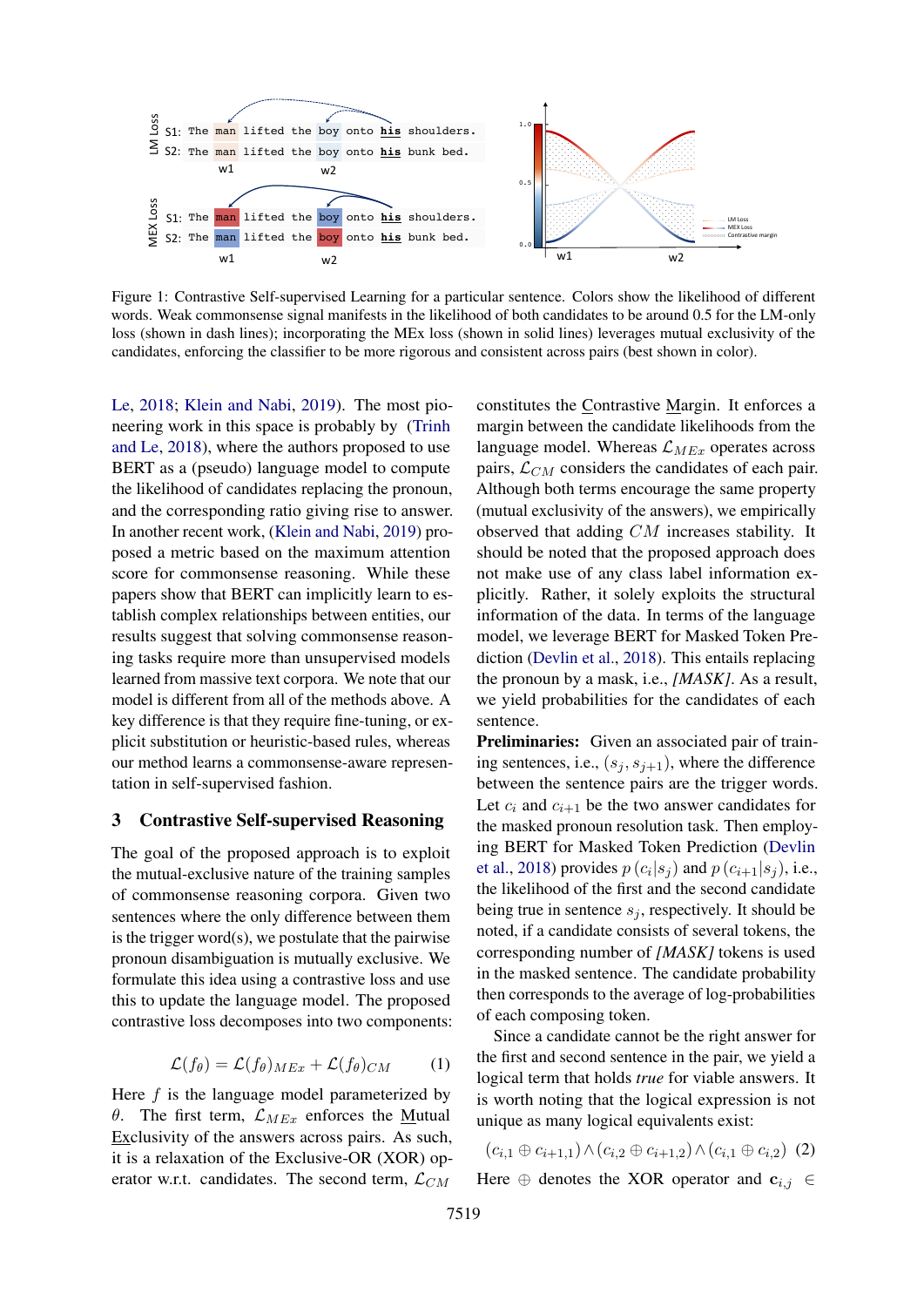$\{0, 1\}$  denotes the binary state variable corresponding to candidate  $c_i$  in sentence  $s_j$ .

Mutual-Exclusive Loss: In order to be differentiable, the discrete logical term of Eq. [2](#page-2-0) has to be converted into a "soft" version. To this end, we replace the binary variables with their corresponding probabilities. Similarly, the logical operators are replaced accordingly to accommodate for the probabilistic equivalent.

With  $a \oplus b = (a \land \neg b) \lor (\neg a \land b)$  a logical decomposition of the XOR operator, we adopt the following replacement scheme: (i)  $\bigwedge_i^k x_i$  is replaced by  $\prod_i^k x_i$ , (ii)  $\bigvee_i^k x_i$  is replaced by  $\sum_i^k x_i$ , (iii) the not operation of a binary variable  $\neg x_i$  is replaced by  $1 - x_i$ . Thus, transforming all the logical terms of Eq. [2,](#page-2-0) we yield the following soft-loss equivalent:

$$
\mathcal{L}_{MEx} = -\gamma \sum_{i=i+2,}^{N} \mathbf{p}_{i,1} \mathbf{p}_{i+1,2} (1 - \mathbf{p}_{i,2} \mathbf{p}_{i+1,1}) + \mathbf{p}_{i,2} \mathbf{p}_{i+1,1} (1 - \mathbf{p}_{i,1} \mathbf{p}_{i+1,2})
$$
(3)

Here  $\mathbf{p}_{i,j} = p(c_i|s_j) \in [0,1]$  denotes the probability of candidate  $c_i$  being the right answer in sentence  $s_j$ ,  $\gamma$  is a hyperparameter, and N corresponds to the number of training samples. Intuitively speaking, as no labels are provided to the model during training, the model seeks to make the answer probabilities less ambiguous, i.e., approximate binary constitution. As the model is forced to leverage the pairwise relationship in order to resolve the ambiguity, it needs to generalize w.r.t. commonsense relationships. As such, the task is inherently more challenging compared to, e.g., supervised cross-entropy minimization.

Contrastive Margin: In order to stabilize optimization and speed-up convergence, it is beneficial to augment the MEx loss with some form of regularization. To this end, we add a contrastive margin. It seeks to maximize difference between the *individual* candidate probabilities of the language model and is defined as,

$$
\mathcal{L}_{CM} = -\alpha \cdot \max(0, |p_{i,j} - p_{i,j+1}| + \beta),
$$
 (4)

with  $\alpha$ ,  $\beta$  being hyperparameters. See Fig. [1](#page-2-1) for a schematic illustration of the proposed method.

### 4 Experiment & Results

In this work, we use the PyTorch [\(Wolf et al.,](#page-6-4) [2019\)](#page-6-4) implementation of BERT. Specifically, we employ a pre-trained BERT *large-uncased* architecture. The model is trained for 25 epochs using a

batch size of 4 (pairs), hyperparameters  $\alpha = 0.05$ ,  $\beta = 0.02$  and  $\gamma = 60.0$ , and Adam optimizer at a learning rate of  $10^{-5}$ . We approach commonsense reasoning by first fine-tuning the pre-trained BERT LM model on the DPR training set [\(Rah](#page-5-14)[man and Ng,](#page-5-14) [2012\)](#page-5-14). Subsequently, we evaluate the performance on four different tasks.

Pronoun Disambiguation Problem: The first evaluation task is on PDP-60 [\(Davis et al.,](#page-5-15) [2016\)](#page-5-15), which aims the pronoun disambiguation. As can be seen in Tab. [1](#page-4-0) (top), our method outperforms all previous unsupervised results by a significant margin of at least (+15.0%). Next, we have the alternative approaches making use of a supervisory signal during training. Here, our method outperforms even the best system  $(78.3%)$  by  $(+11.7%).$ 

Winograd Schema Challenge: The second task is WSC-273 [\(Levesque et al.,](#page-5-1) [2012\)](#page-5-1), which is known to be more challenging than PDP-60. Here, our method outperforms the current *unsupervised* state-of-the-art [\(Trinh and Le,](#page-6-1) [2018\)](#page-6-1) (62.6%), as shown in Tab. [1](#page-4-0) (middle). Specifically, our method achieves an accuracy of  $(69.6\%)$ , which is  $(+7\%)$ above the previous best result. Simultaneously, the proposed approach is just slightly lower than the best *supervised* approach [\(Kocijan et al.,](#page-5-3) [2019\)](#page-5-3).

Definite Pronoun Resolution: The third task is DPR [\(Rahman and Ng,](#page-5-14) [2012\)](#page-5-14), which resembles WSC. Compared to the latter, it is significantly larger in size. However, according to [\(Trichelair](#page-6-2) [et al.,](#page-6-2) [2018\)](#page-6-2), it is less challenging due to several inherent biases. Here the proposed approach outperforms the best alternative by a margin of  $(+3.7\%)$ , as can be seen in Tab. [1](#page-4-0) (lower part).

KnowRef: The fourth task is KnowRef [\(Emami](#page-5-8) [et al.,](#page-5-8) [2019\)](#page-5-8), which is a coreference corpus tailored to remove gender and number cues. The proposed approach outperforms the best alternative by a margin of  $(+4.5\%)$ , as can be seen in Tab. [1](#page-4-0) (bottom). Ablation study on contrastive margin: The contrastive margin term was incorporated in our method as a regularizer, mainly for the sake of having faster convergence. As such, discarding it during optimization has a minor impact on the accuracy of most benchmarks (less than 1% on WSC, DPR, KnowRef). However, on PDP, we noticed a wider margin of more than 10%.

#### 5 Discussion

In contrast to supervised learning, where semantics is directly injected through "labels", the self-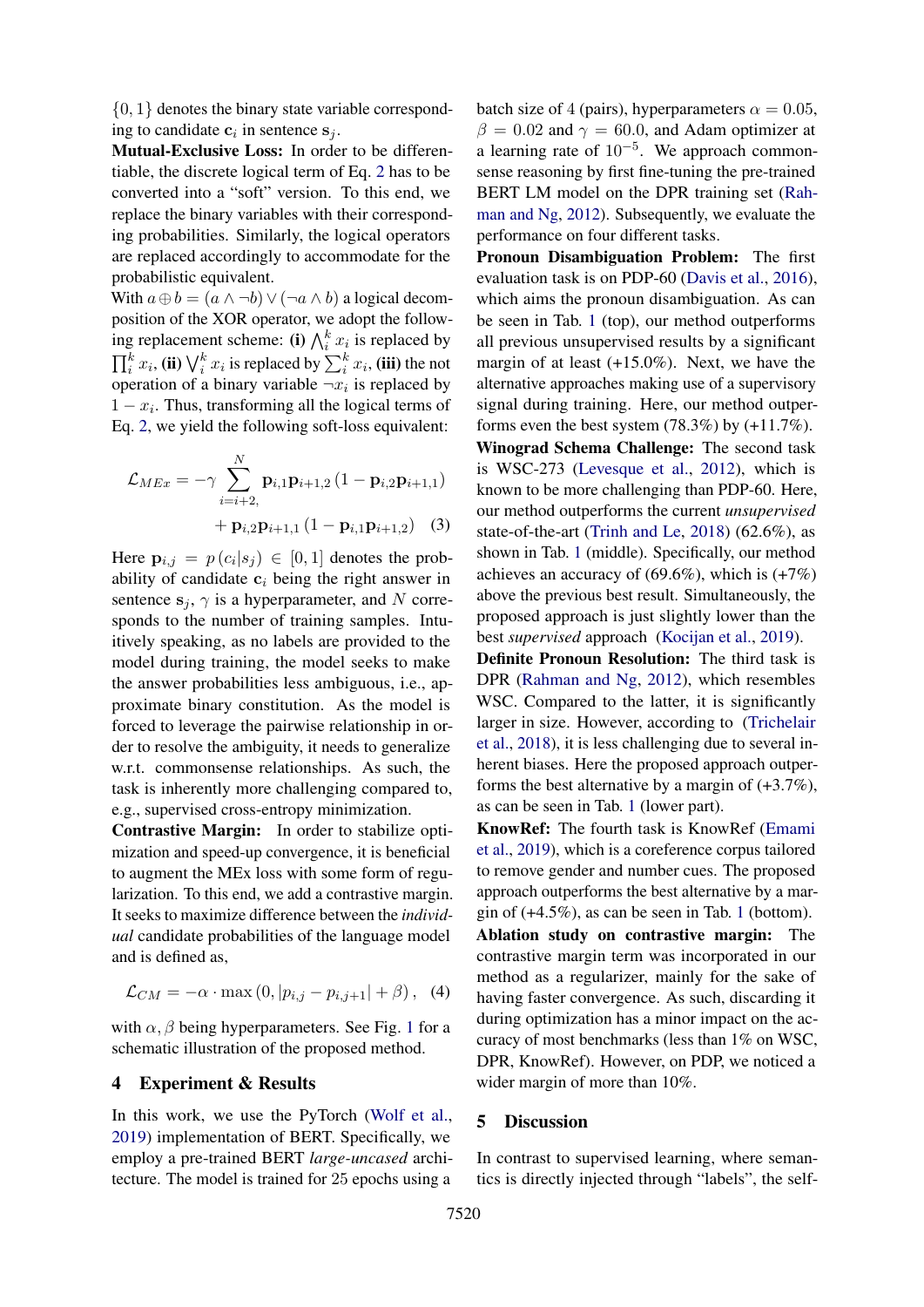<span id="page-4-0"></span>

| PDP-60 (sup.) (Davis et al., 2016)          |           |
|---------------------------------------------|-----------|
| Patric Dhondt (WS Challenge 2016)           | 45.0%     |
| Nicos Issak (WS Challenge 2016)             | 48.3 %    |
| Quan Liu (WS Challenge 2016-winner)         | 58.3%     |
| <b>USSM + Supervised DeepNet</b>            | 53.3%     |
| USSM + Supervised DeepNet + 3 KB            | 66.7%     |
| BERT-ft (Kocijan et al., 2019)              | $78.3~\%$ |
| PDP-60 (unsupervised)                       |           |
| Unsupervised Sem. Similarity (USSM)         | 55.0%     |
| Transformer LM (Vaswani et al., 2017)       | 58.3%     |
| BERT LM (Trinh and Le, 2018)                | 60.0%     |
| MAS (Klein and Nabi, 2019)                  | 68.3%     |
| DSSM (Wang et al., 2019)                    | 75.0%     |
| <b>CSS (Proposed Method)</b>                | $90.0 \%$ |
| $WSC-273$ (sup.) (Levesque et al., 2012)    |           |
| $USSM + KB$                                 | 52.0%     |
| USSM + Supervised DeepNet + KB              | 52.8%     |
| Transformer (Vaswani et al., 2017)          | 54.1 %    |
| Know. Hunter (Emami et al., 2018)           | 57.1 %    |
| GPT-ft (Kocijan et al., 2019)               | 67.4%     |
| BERT-ft (Kocijan et al., 2019)              | 71.4%     |
| $\overline{\text{WSC}}$ -273 (unsupervised) |           |
| Single LMs (Trinh and Le, 2018)             | $54.5\%$  |
| MAS (Klein and Nabi, 2019)                  | 60.3%     |
| DSSM (Wang et al., 2019)                    | 63.0%     |
| Ensemble LMs (Trinh and Le, 2018)           | 63.8%     |
| <b>CSS (Proposed Method)</b>                | 69.6 %    |
| <b>DPR</b> (Rahman and Ng, 2012)            |           |
| (Rahman and Ng, 2012)                       | 73.0%     |
| (Peng et al., 2015)                         | 76.4%     |
| <b>CSS (Proposed Method)</b>                | 80.1 %    |
| KnowRef (Emami et al., 2019)                |           |
| E2E (Emami et al., 2019)                    | 58.0%     |
| BERT-ft (Emami et al., 2019)                | 61.0%     |
| <b>CSS (Proposed Method)</b>                | 65.5 %    |

Table 1: Results on different tasks. From Top to bottom: PDP, WSC, DPR, KnowRef. The first two task performances are subdivided into two parts. Upper part: supervised, lower part: unsupervised.

supervised-learning paradigm avoids labels by employing a pre-text task and exploits the structural "prior" of data as a supervisory signal. In this paper, this prior corresponds to the Winograd-structured twin-question pairs, and the pre-text task is to switch the correct answer choice between the pairs using "trigger" words. We postulate that training in such a contrastive self-supervised manner allows for learning more commonsense-aware word rela-

tionships that provide better generalization properties for commonsense reasoning. We acknowledge that this prior is strong in terms of data curation, i.e., expert-crafted twin pairs. However, during training, we provide the model to have access to a supervision level equal to the test time, i.e., not making use of the labels. Therefore, maximizing the mutual exclusive probability of the two plausible candidates is inducing a commonsense-aware inductive bias without using any label information and by merely exploiting the contrastive structure of the task itself. This is confirmed by our approach, reaching the performance of the most recent supervised approaches on multiple benchmarks. At last, we note that our model is different from the - self-supervised contrastive learning methodology in [\(Chen et al.,](#page-5-18) [2020\)](#page-5-18), which focuses on learning powerful representations in the self-supervised setting through batch contrastive loss. A key difference compared to this method is that they generate the contrastive pairs as data augmentations of given samples, whereas in our setting the auxiliary task of "mutual exclusivity" is enforced on given contrastive pairs.

### 6 Conclusion

The proposed approach outperforms all approaches on PDP and DPR tasks. At the more challenging WSC task, it outperforms all unsupervised approaches while being comparable in performance to the most recent supervised approaches. Additionally, it is less susceptible to gender and number biases as the performance on KnowRef suggests. All this taken together confirms that selfsupervision is possible for commonsense reasoning tasks. We believe in order to solve commonsense reasoning truly, algorithms should refrain from using labeled data, instead exploit the structure of the task itself. Therefore, future work will aim at relaxing the prior of Winograd-structured twin-question pairs. Possibilities are automatically generating an extensive collection of similar sentences or pre-training in a self-supervised fashion on large-scale Winograd-structured datasets, such as the recently published WinoGrande [\(Sakaguchi](#page-5-19) [et al.,](#page-5-19) [2019\)](#page-5-19). Furthermore, we seek to investigate the transferability of the obtained inductive bias to other commonsense-demanding downstream tasks, which are distinct from the Winograd-structure.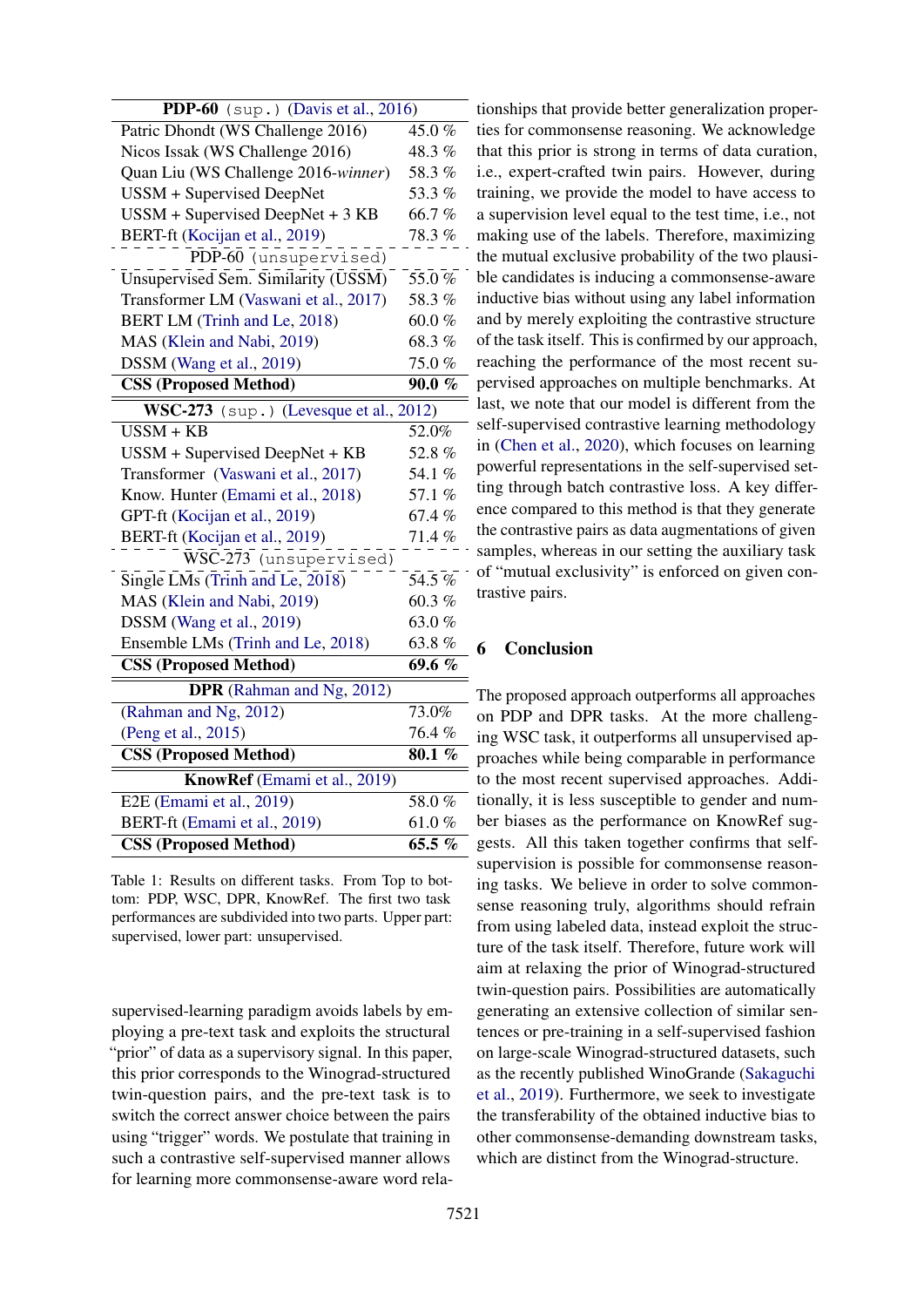#### References

- <span id="page-5-11"></span>Daniel Bailey, Amelia J Harrison, Yuliya Lierler, Vladimir Lifschitz, and Julian Michael. 2015. The winograd schema challenge and reasoning about correlation. In *2015 AAAI Spring Symposium Series*.
- <span id="page-5-18"></span>Ting Chen, Simon Kornblith, Mohammad Norouzi, and Geoffrey Hinton. 2020. A simple framework for contrastive learning of visual representations. *arXiv preprint arXiv:2002.05709*.
- <span id="page-5-15"></span>Ernest Davis, Leora Morgenstern, and Charles Ortiz. 2016. Human tests of materials for the winograd schema challenge 2016.
- <span id="page-5-0"></span>Jacob Devlin, Ming-Wei Chang, Kenton Lee, and Kristina Toutanova. 2018. Bert: Pre-training of deep bidirectional transformers for language understanding. *arXiv preprint arXiv:1810.04805*.
- <span id="page-5-16"></span>Ali Emami, Noelia De La Cruz, Adam Trischler, Kaheer Suleman, and Jackie Chi Kit Cheung. 2018. [A](https://www.aclweb.org/anthology/D18-1220) [knowledge hunting framework for common sense](https://www.aclweb.org/anthology/D18-1220) [reasoning.](https://www.aclweb.org/anthology/D18-1220) In *Proceedings of the 2018 Conference on Empirical Methods in Natural Language Processing*, pages 1949–1958, Brussels, Belgium. Association for Computational Linguistics.
- <span id="page-5-8"></span>Ali Emami, Paul Trichelair, Adam Trischler, Kaheer Suleman, Hannes Schulz, and Jackie Chi Kit Cheung. 2019. The knowref coreference corpus: Removing gender and number cues for difficult pronominal anaphora resolution. In *Proceedings of the 57th Annual Meeting of the Association for Computational Linguistics*, pages 3952–3961.
- <span id="page-5-4"></span>Pengcheng He, Xiaodong Liu, Weizhu Chen, and Jianfeng Gao. 2019. [A hybrid neural network model](https://doi.org/10.18653/v1/D19-6002) [for commonsense reasoning.](https://doi.org/10.18653/v1/D19-6002) In *Proceedings of the First Workshop on Commonsense Inference in Natural Language Processing*, pages 13–21, Hong Kong, China. Association for Computational Linguistics.
- <span id="page-5-9"></span>Pride Kavumba, Naoya Inoue, Benjamin Heinzerling, Keshav Singh, Paul Reisert, and Kentaro Inui. 2019. In *Proceedings of the First Workshop on Commonsense Inference in Natural Language Processing*, pages 33–42, Hong Kong, China. Association for Computational Linguistics. [\[link\].](https://doi.org/10.18653/v1/D19-6004)
- <span id="page-5-6"></span>Tassilo Klein and Moin Nabi. 2019. [Attention is \(not\)](https://doi.org/10.18653/v1/P19-1477) [all you need for commonsense reasoning.](https://doi.org/10.18653/v1/P19-1477) In *Proceedings of the 57th Annual Meeting of the Association for Computational Linguistics*, pages 4831– 4836, Florence, Italy. Association for Computational Linguistics.
- <span id="page-5-3"></span>Vid Kocijan, Ana-Maria Cretu, Oana-Maria Camburu, Yordan Yordanov, and Thomas Lukasiewicz. 2019. A surprisingly robust trick for winograd schema challenge. In *The 57th Annual Meeting of the Association for Computational Linguistics (ACL)*, Florence, Italy.
- <span id="page-5-2"></span>Kenton Lee, Luheng He, Mike Lewis, and Luke Zettlemoyer. 2017. [End-to-end neural coreference reso](https://doi.org/10.18653/v1/D17-1018)[lution.](https://doi.org/10.18653/v1/D17-1018) In *Proceedings of the 2017 Conference on Empirical Methods in Natural Language Processing*, pages 188–197, Copenhagen, Denmark. Association for Computational Linguistics.
- <span id="page-5-1"></span>Hector Levesque, Ernest Davis, and Leora Morgenstern. 2012. The winograd schema challenge. In *Thirteenth International Conference on the Principles of Knowledge Representation and Reasoning*.
- <span id="page-5-17"></span>Haoruo Peng, Daniel Khashabi, and Dan Roth. 2015. [Solving hard coreference problems.](https://doi.org/10.3115/v1/N15-1082) In *Proceedings of the 2015 Conference of the North American Chapter of the Association for Computational Linguistics: Human Language Technologies*, pages 809– 819, Denver, Colorado. Association for Computational Linguistics.
- <span id="page-5-14"></span>Altaf Rahman and Vincent Ng. 2012. [Resolving com](https://www.aclweb.org/anthology/D12-1071)[plex cases of definite pronouns: The Winograd](https://www.aclweb.org/anthology/D12-1071) [schema challenge.](https://www.aclweb.org/anthology/D12-1071) In *Proceedings of the 2012 Joint Conference on Empirical Methods in Natural Language Processing and Computational Natural Language Learning*, pages 777–789, Jeju Island, Korea. Association for Computational Linguistics.
- <span id="page-5-5"></span>Yu-Ping Ruan, Xiaodan Zhu, Zhen-Hua Ling, Zhan Shi, Quan Liu, and Si Wei. 2019. Exploring unsupervised pretraining and sentence structure modelling for winograd schema challenge. *arXiv preprint arXiv:1904.09705*.
- <span id="page-5-7"></span>Walid S. Saba. 2018. [A simple machine learn](http://arxiv.org/abs/1810.00521)[ing method for commonsense reasoning? A](http://arxiv.org/abs/1810.00521) [short commentary on trinh & le \(2018\).](http://arxiv.org/abs/1810.00521) *CoRR*, abs/1810.00521.
- <span id="page-5-10"></span>Mehdi Sajjadi, Mehran Javanmardi, and Tolga Tasdizen. 2016. [Regularization with stochastic transfor](http://papers.nips.cc/paper/6333-regularization-with-stochastic-transformations-and-perturbations-for-deep-semi-supervised-learning.pdf)[mations and perturbations for deep semi-supervised](http://papers.nips.cc/paper/6333-regularization-with-stochastic-transformations-and-perturbations-for-deep-semi-supervised-learning.pdf) [learning.](http://papers.nips.cc/paper/6333-regularization-with-stochastic-transformations-and-perturbations-for-deep-semi-supervised-learning.pdf) In D. D. Lee, M. Sugiyama, U. V. Luxburg, I. Guyon, and R. Garnett, editors, *Advances in Neural Information Processing Systems 29*, pages 1163– 1171. Curran Associates, Inc.
- <span id="page-5-19"></span>Keisuke Sakaguchi, Ronan Le Bras, Chandra Bhagavatula, and Yejin Choi. 2019. Winogrande: An adversarial winograd schema challenge at scale. *arXiv preprint arXiv:1907.10641*.
- <span id="page-5-12"></span>Peter Schüller. 2014. Tackling winograd schemas by formalizing relevance theory in knowledge graphs. In *Fourteenth International Conference on the Principles of Knowledge Representation and Reasoning*.
- <span id="page-5-13"></span>Arpit Sharma, Nguyen H. Vo, Somak Aditya, and Chitta Baral. 2015. Towards addressing the winograd schema challenge: Building and using a semantic parser and a knowledge hunting module. In *Proceedings of the 24th International Conference on Artificial Intelligence*, IJCAI15, pages 1319–1325. AAAI Press.